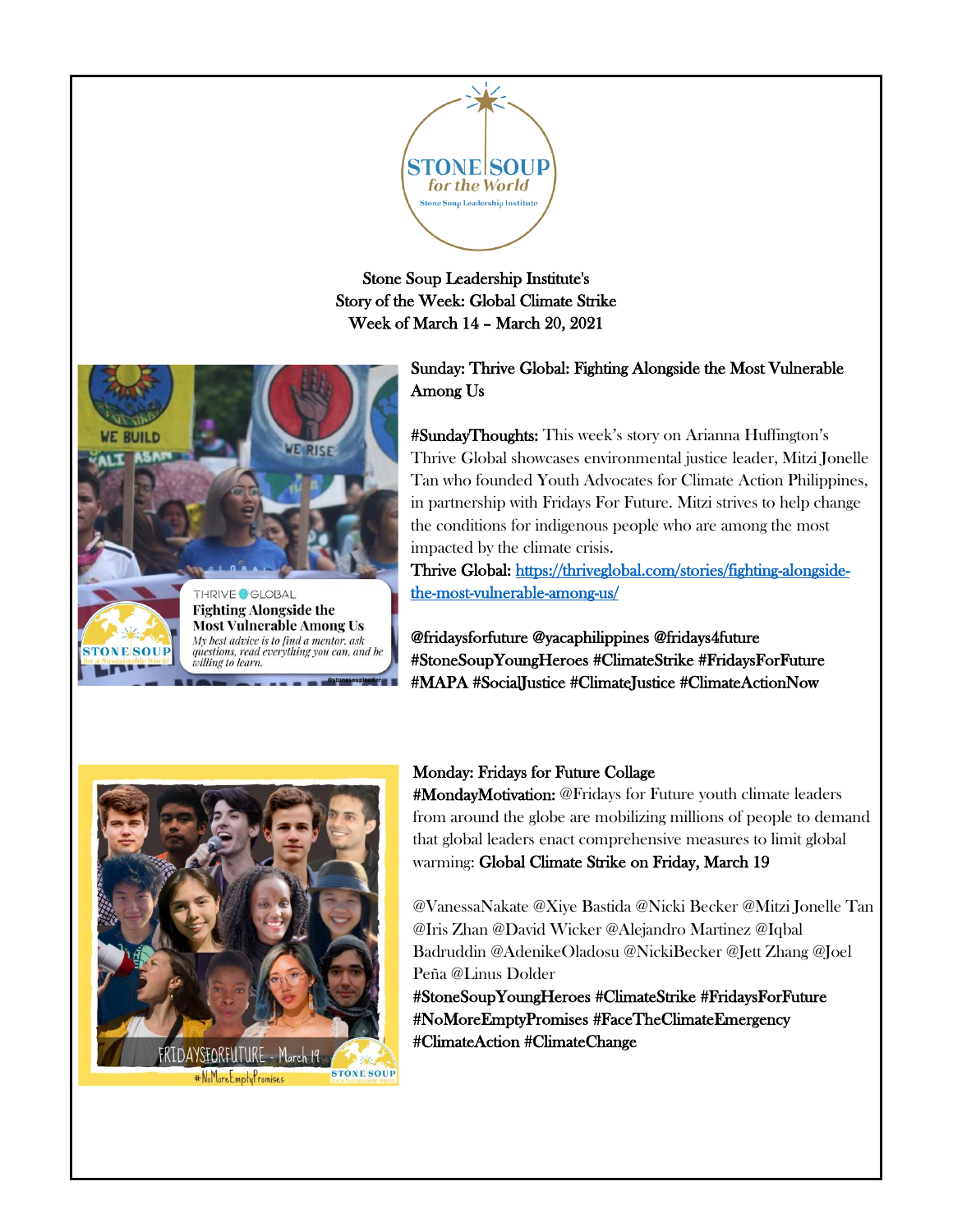

how will we get justice for them? **VANESSA NAKATE ISE UP MOVEMENT . GREEN SCHOOLS PROJECT STONE SOUP** @stonesouplead

#### Tuesday: Heroes Report Video

Be inspired by this short video of brave youth leaders on the front lines of the climate crisis in the Global South: Mitzi Jonelle Tan, Vanessa Nakate, Xiya Bastida, Alejandro Martinez, Nicki Becker, Joel Enrique Peña Panichine, Lucia Xchiu, Jett Zhang, and Arshak Makichyan - all featured in our forthcoming book, Stone Soup for a Sustainable World: Life-Changing Stories of Young Heroes. <https://youtu.be/5-2ZeqYeIEI>

Vanessa Nakate, Africa @RiseUpMovement1 Xiye Bastida, Mexico @FridaysForFuture Alejandro Martinez, Spain @FridaysForFuture\_Spain Nicki Becker, Argentina @jovenesclimarg Joel Enrique Peña Panichine, Chile, @ChiloeProtegido Lucia Xchiu, Guatemala @ Jett Zhang, United States of America @fff.digital Arshak Makichyan, Russia @fffRussia Mitzi Jonelle Tan, Philippines @ [@yacaphilippines](https://www.instagram.com/yacaphilippines/)  David Wicker, Italy

#StoneSoupYoungHeroes #ClimateStrike #FridaysForFuture #NoMoreEmptyPromises #FaceTheClimateEmergency #ClimateAction #ClimateChange



## Wednesday: Honor Roll: Fridays for Future

#CalltoAction: @Fridays for Future started in August 2018, when 15 year-old [@Greta Thunberg](https://twitter.com/gretathunberg) began a school strike for climate. It is now a global climate movement with a new wave of change inspiring millions of people to urge policymakers to take action on the global climate crisis.

Find out more about The Global Climate Strike on Friday, March 19, 2021 organized by Fridays for Future: [fridaysforfuture.org/march19/](https://fridaysforfuture.org/march19/) 

#StoneSoupYoungHeroes #FridaysForFuture #NoMoreEmptyPromises #LetRussiaStrikeForClimate #ClimateStrike #FaceTheClimateEmergency #ClimateAction #ClimateChange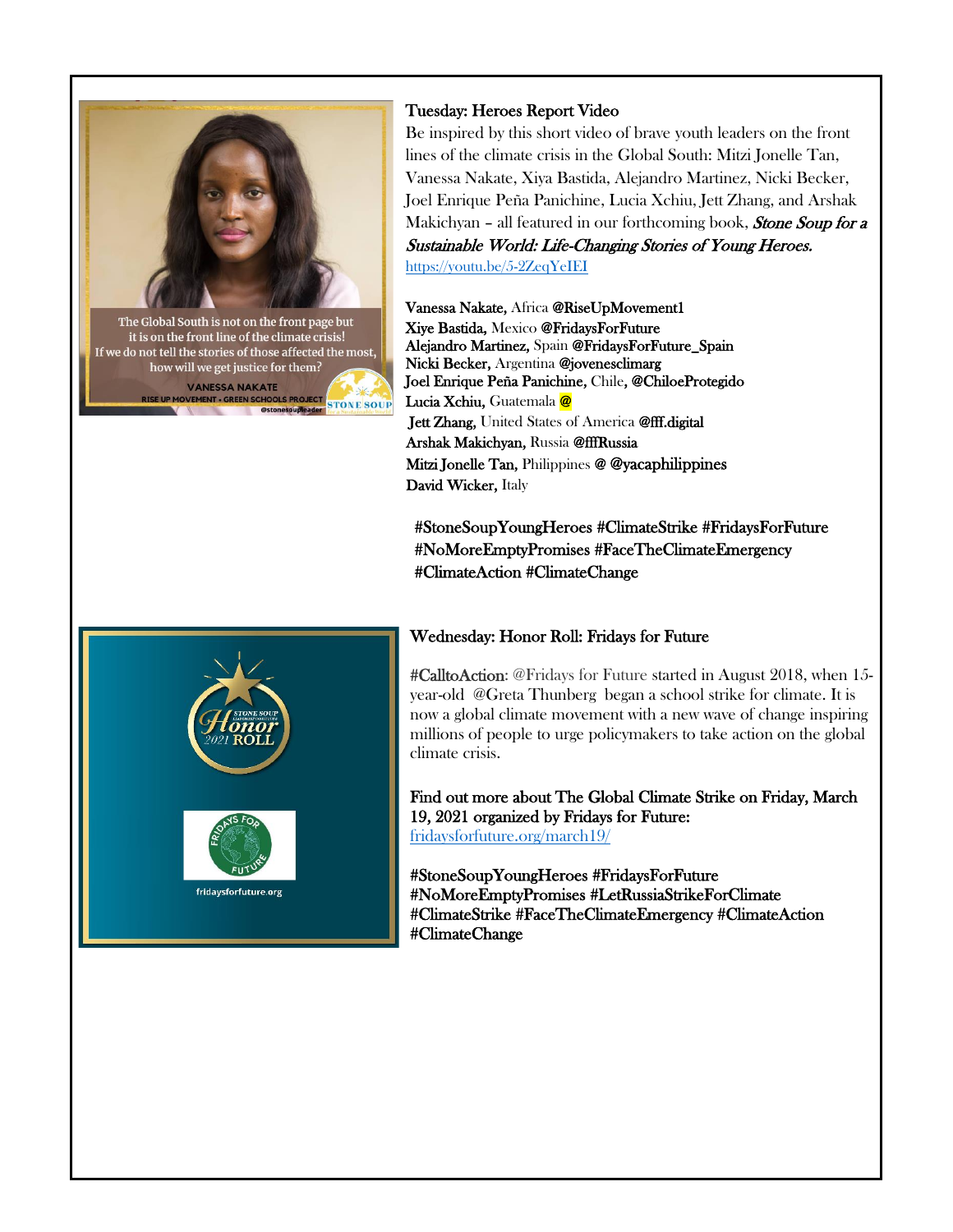

## Thursday: Stone Soup Leadership Institute - Youth Voices

#ThrowbackThursday: The Stone Soup Leadership Institute's youth leaders from Massachusetts and Rhode Island joined the Global Action Strike 2019 with 4 million people from 1,000 cities across 185 countries, one of the largest single-day climate protests in history, to demand urgent action to protect their future.

## Read [The Institute's Global Climate Strike](http://soup4worldinstitute.com/youth-voices-at-global-action-strike/)

## @LyaPerez @Micah Ortiz @Evelin Perez @Ben Lobo @KeShawn Bennett @MariaRodriguez

@fridaysforfuture #StoneSoupYoungHeroes #ClimateStrike #FridaysForFuture #NoMoreEmptyPromises #FaceTheClimateEmergency #ClimateAction #ClimateChange

## Friday: The Global Climate Strike, March 19

Today, millions of young people join with @Fridays for Future Global Climate Strike to urge world leaders to take concrete and immediate action in the face of the climate-related disasters that are devastating countries -- from wildfires in North America, Australia and Latin America, to the droughts in Africa, to the super typhoons in the Philippines and superstorms that devastated Central America and Caribbean.

## @fridaysforfuture

#StoneSoupYoungHeroes #ClimateStrike #FridaysForFuture #NoMoreEmptyPromises #FaceTheClimateEmergency #ClimateAction #ClimateChange

# **FRIDAYSFORFUTURE** is yet again protesting to demand climate justice.

FRESH CALLS. NEW IDEAS AND BOLDER ACTIONS. #NoMoreEmptyPromises